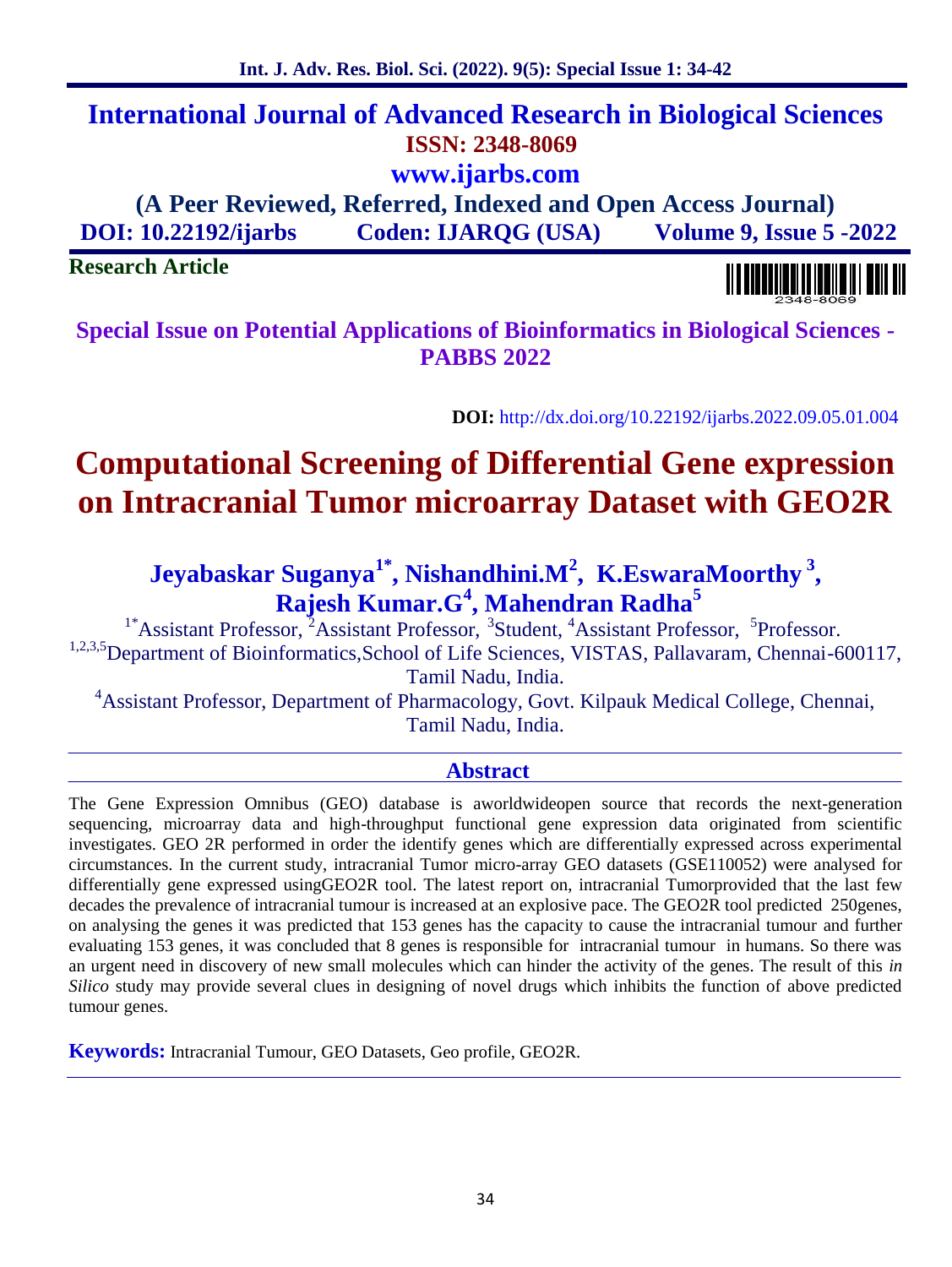# **Introduction**

Intracranial tumours account for 2% to 3% of all malignant neoplasms and about 85% to 90% of all primary CNS tumours, with a five-year survival rate of up to 35% for malignant tumours and about 90% for benign tumours [Neugut AI*et al.,* 2019]. Intracranial tumours are the second most prevalent malignancy in children, after leukaemia, with an incidence of up to 25% [Van Maele-Fabry G*et al.,* 2017,Ullrich NJ*et al.,* 2015]. When opposed to underdeveloped countries, where most individuals have limited access to early detection technology, the rising incidence rate in industrialised countries may be attributable to the availability of better detection and diagnosis procedures. As a result, undiagnosed and unregistered instances occur, lowering the stated incidence and prevalence [Khan I*et al.,* 2014].

Intracranial tumours are diagnosed in children between the ages of 3 and 12, and in adults between the ages of 40 and 70. Intracranial tumours can range in nature from benign to malignant to metastatic. Adults are more likely to develop metastatic cerebral malignancies [Fox BD*et al.,* 2011]. According to data from several research [Lin X *et al.,* 2015, Davis FG *et al.,* 2012, Stelzer KJ 2013], carcinomas that metastasize to intracranial include lung, breast, skin (melanoma), kidney, and colon, with lung cancer (small cell lung cancer) accounting for roughly half of all disseminated cases.

The World Health Organization (WHO) grades intracranial tumours from I to IV according on their catastrophic potential [Mabray MC*et al.,* 2015]. Low grade tumours (I & II) are acceptable for tumours with excellent and favourable prognosis, as opposed to high grade tumours (III & IV), which are more likely to be malignant and cause major problems [Guzmán-De-Villoria JA*et al.,* 2014]. Gliomas are tumours that develop from glial cells, meningiomas are tumours that develop from abnormal growth of the meninges, ependymomas are tumours that develop from cells (ependymocytes) lining the CSF filled ventricles are astrocytomas are tumours that

develop from star-shaped glial cells (astrocytes) and so on.

Gliomas, a type of tumour that develops from nervous system supporting cells (glial cells/ neuroglia), account for roughly a third of all primary intracranial tumours [Ostrom QT*et al.,* 2018]. Gliomas are classified according to their histological subtypes, which range from pilocytic astrocytoma (innocent and non-offensive) to glioblastoma (serious and terminal sickness) [Ho VK *et al.,* 2014]. Gliomas are adult tumours that usually reveal themselves after the age of 45, though they can appear at any time during one's life. Men are susceptible to gliomas and other cerebral tumours, with the exception of meningiomas, which are more common in women [Allen Perkins M*et al.,*2016].

Intracranial tumours are one of the most dangerous types of cancer. Glioblastoma, the most aggressive type of intracranial cancer, kills more than two-thirds of people within two years of diagnosis [Gilbert MR*et al.,* 2016, Chinot,OL*et al.,* 2014]. In addition, among all paediatric solid tumours, intracranial malignancies are the most common and lethal [Smith MA et al., 2015]. Furthermore, the long-term implications of exposing the developing intracranial to medical operations such as surgery, radiotherapy, and/or chemotherapy are commonly harmful to children who survive and grow up with these tumours [Brinkman TM et al., 2016, Chemaitilly W et al., 2016].

Intracranial tumours have proven difficult to cure, owing to their biological peculiarities, which sometimes collude to slow treatment. For starters, because these tumours infiltrate one of the body's most vital organs, they are frequently positioned beyond the reach of even the most skilled neurosurgeon [Phoenix TN *et al.,* 2016]. These tumours are also positioned behind the blood– intracranial barrier (BBB), a system of tight connections and transport proteins that protects sensitive brain tissues from exposure to substances in the general circulation, preventing systemic chemotherapeutic exposure [Mackay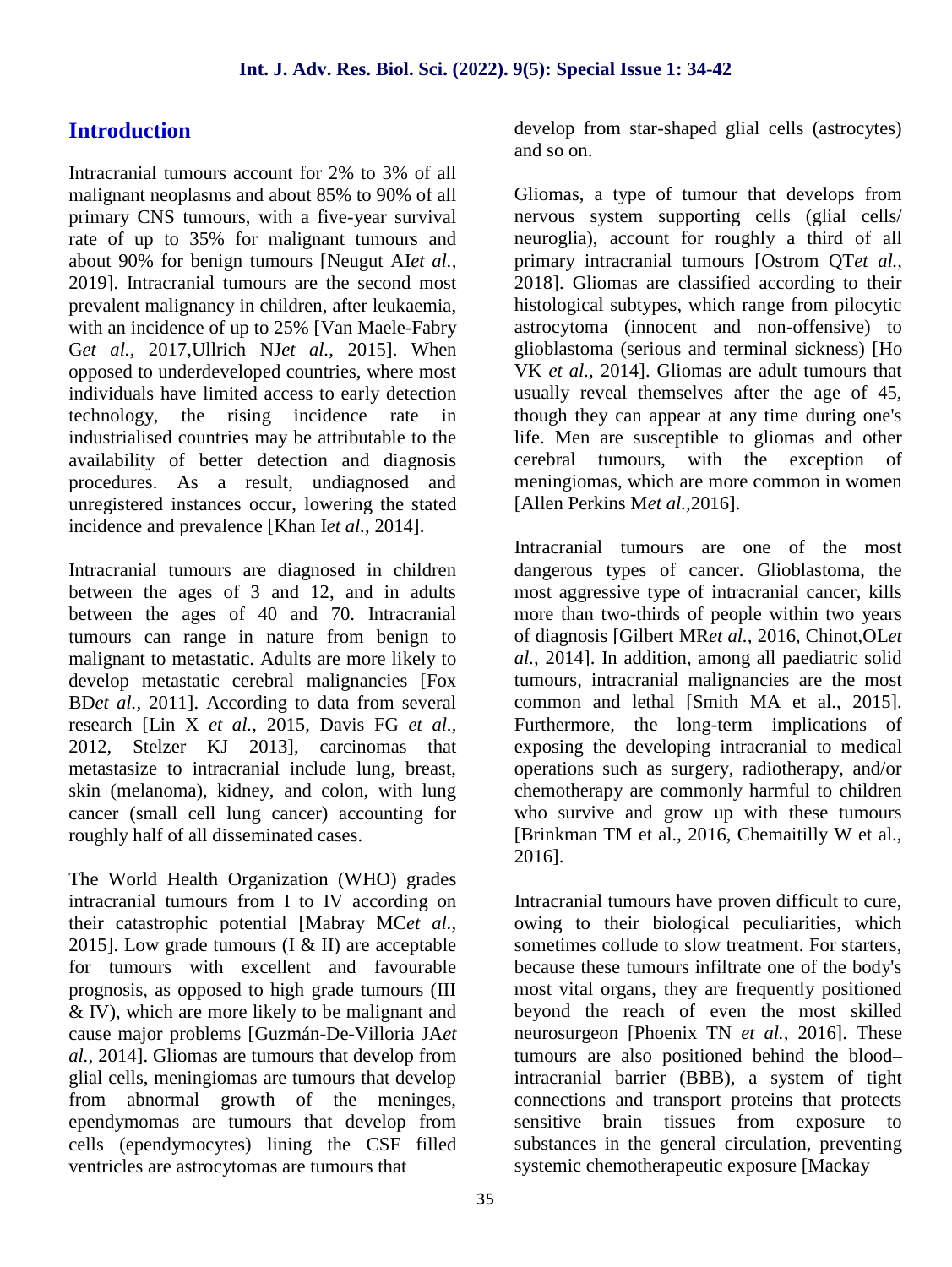A*et al.,* 2017]. Furthermore, the intracranial tumours' distinct developmental, genetic, epigenetic, and microenvironmental properties typically render them resistant to both traditional and innovative treatments [Quail DF*et al.* 2017].These difficulties are exacerbated by the rarity of brain tumours in comparison to many other types of cancer, which limits pharmaceutical company financing and interest and attracts a tiny and dispersed research community [Nimmervoll*et al.,* 2018].

This work employed GEO 2R tool to predict the DEGs (Differential gene expressions) using statistical analysis of adj.p.value, False Discovery Rate value (FDR),log FC value and Pvalue.Contrasting the Wet lab studies, the computational study predicts which genes validateenchancingactiontowards the Tumors [Mahi NA*et al.,* 2019]. Using Bioinformatics techniques, an in silico study is being conducted to determine the genes that increase Intracranial Tumor out of 250 genes.

### **2. Materials and Methods**

### **GEO profiles**:

The GEO Profiles database stores gene expression profiles created from curated GEO Datasets. Each gene profile is represented as a graph that depicts the amount of expression of a single gene across all samples in a data set. The genes' experimental values were displayed in bars along the bottom of the graphs, and genes that were differentially expressed across several experimental settings were discovered by examining the experimental values. Internal and external links that connect genes with similar activity are found in GEO profiles.

### **GEO Datasets:**

The GEO databases contain microarray blood 3. samples, next-generation sequencing, and other types of high-throughput functional genomic data. The curation gene expression dataset, original series, and platform records are all stored in the GEO depository. GEO dataset records include

other databases such as cluster tools and differential gene expression (DEG) queries. Around 90% of the information in the GEO database comes from gene expression studies, which covers a wide range of biological topics such disease development, ecology, evolution, immunology, toxicology, and metabolism.

### **GEO2R:**

The GEO2R database evaluates two or more sets of microarray samples in a GEO Series to uncover genes that are expressed differently across research conditions.The database's predictions are presented in the form of a table and a list of genes, which are ordered in the table depending on their significant properties [Altara R*et al.,* 2018]. There are five procedures to follow while reviewing data in the GEO2R database.

1. Experiment selection from the GEO Profile(In a glioma mouse model, genome-wide study of Olig2-positive and Olig2-negative cancers).

Genes that differ in expression between Olig2 positive (oligodendrocyte-like) and Olig2 negative cancers. The current investigation examined the concept that glial phenotype influences the vascular and tumour microenvironment. The findings show that various pathways, including angiogenesis and immune response, are expressed differently in the two types of tumor. Define sample groups (GSE110052)

1. Use the GEO2R database to analyse the data information.

Assign samples to groups; GSM2977022, GSM2977024, GSM2977026 -Test group GSM2977023, GSM2977025, GSM2977027 -Control group

Interpret the GEO result with the profile graph.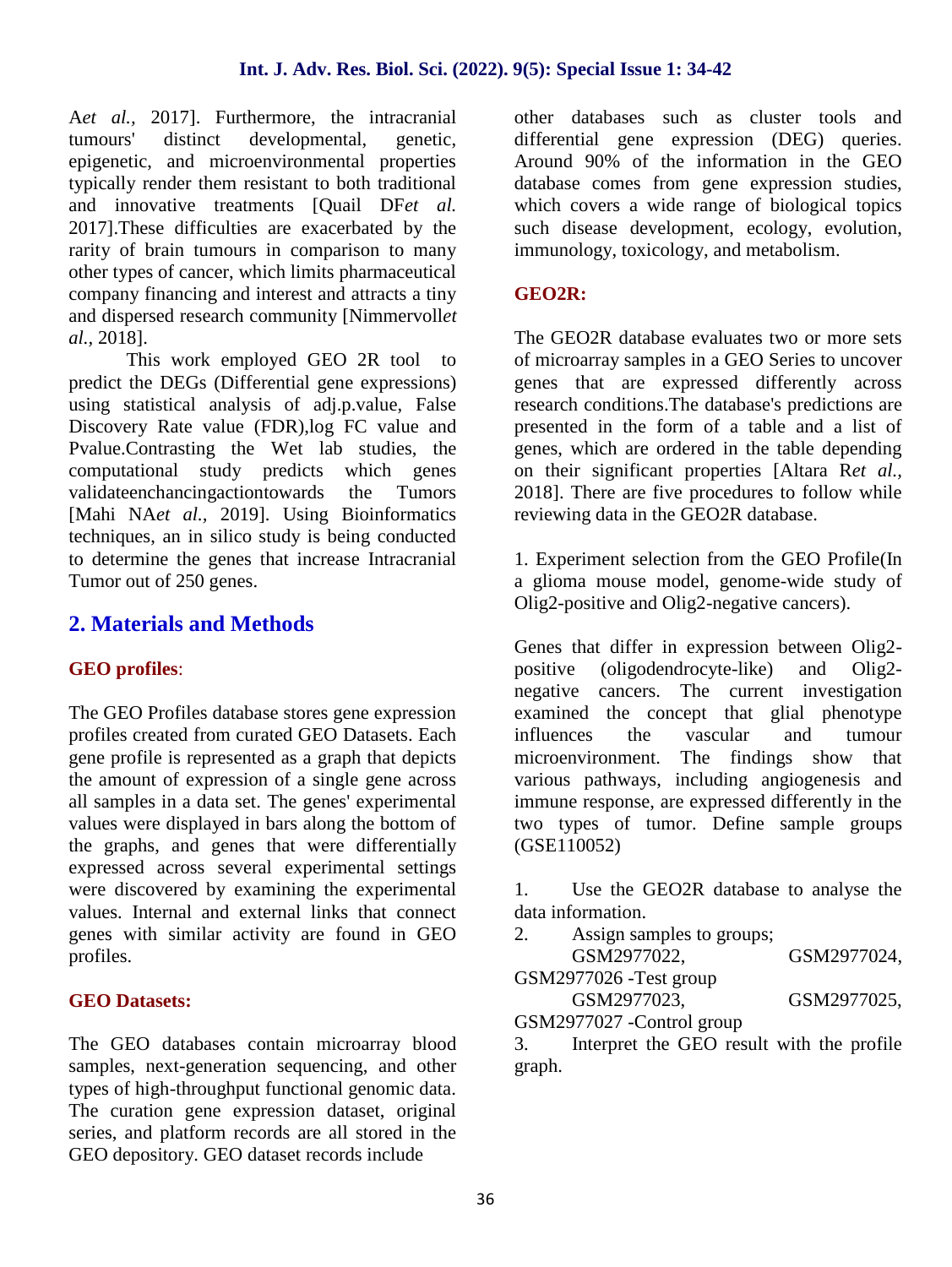## **4. Results and Discussion**

| Gene name          | Gene name |                             |            | Gene name          |       | Gene name           |             | Gene name          | Gene name          |
|--------------------|-----------|-----------------------------|------------|--------------------|-------|---------------------|-------------|--------------------|--------------------|
| Anxa6              | Hs3st3a1  |                             | Mia        |                    | Snx18 |                     |             | Cd40               | Mest               |
| Id1                | Gna14     |                             | <b>Bgn</b> |                    | Mest  |                     |             | Bgalt1             | Pm <sub>5</sub>    |
| Capn <sub>6</sub>  |           | Fhdc1                       |            | Mfap2              |       | DIx2                |             | Gpx7               | Atp8b1             |
| Capns1             | Nid2      |                             | Trp53inp1  |                    | Ppic  |                     |             | Shf                | Anxa1              |
| Tmem253            |           | Gng11                       |            | Nqo2               |       | Mnat1               |             | Optn               | <b>Bckdk</b>       |
| Aard               |           | Idgcc4                      |            | Notch4             |       | Hmox1               |             | Gata2              | Vkonc1             |
| Kcnc1              | Ptn       |                             |            | Galnt <sub>2</sub> |       | Spats21             |             | Cdkn1c             | Dag1               |
| Pdim7              |           | Gch1                        |            | Pdim1              |       | Sypl                |             | Sic2a10            | Spats21            |
| Six1               |           | Lyz2                        |            | Pdzm3              |       | Id1                 |             | Gna14              | Scara <sub>5</sub> |
| Eva1b              | En2       |                             |            | Tn4fs1             |       | Hs3st3a1            |             | Mia                | Gucd1              |
| Taf10              |           | Dix1                        |            | Gng <sub>2</sub>   |       | Anxa6               |             | Ramp2              | PhykpI             |
| Mfap2              |           | Fkbp14                      |            | Mfap1              |       | Ythdf3              |             | Usp6nI             | Prr14              |
| Pecam1             | Sic27a1   |                             |            | Spac               |       | Kirrel <sub>3</sub> |             | Mmp14              | Rhod               |
| Cish               | Gja4      |                             |            | Wipi1              |       | Pdzm3               |             | Aidh1a7            | OsbpI1             |
| Igfbp2             |           | Wipi2                       |            | Vimp               |       | Fam20b              |             | F11Rik             | Apabec1            |
| Sh3rf3             |           | Crip2<br>Fzd1               |            | Lrp4               |       |                     | <b>Smox</b> | Ggta1              |                    |
| Emc1               |           | Mfap2                       |            | Dhh                |       | Chsy1               |             | Tenm <sub>3</sub>  | SmpdI3a            |
| Sic38a3            |           | Psg23                       |            | Igf2r              |       | Erlec1              |             | Susd6              | PIpp1              |
| Ezr                |           | Cdh4                        |            | Car12              |       | Rnaset2b            |             | Prrc1              | Sic25a10           |
| Mfxd4              |           | <b>Rbpms</b>                |            | Sgk3               |       | Dclre1b             |             | Lyz1               | Cdh2               |
| Mnd1               |           | AdgrI4                      |            | Fsti1              |       | Icam1               |             | CoI <sub>4a2</sub> | Lrrk1              |
| Parva              |           | Bcap31<br>Lpar <sub>6</sub> |            | PIcd1              |       |                     | <b>Rras</b> | OPtn               |                    |
| Sic29a1            |           | PleKhf2<br>Fam180a          |            | Fkbp9              |       |                     | Nudt7       | Pdpn               |                    |
| Zfand <sub>6</sub> |           | Icam <sub>2</sub>           |            | Suv420h1           |       | Bnip2               |             | Ppic               | Bc028528           |
| Timm10b            | Hpcal1    |                             | Tulp3      | Ifngr1             |       | Usp6ni              |             | Nectin2            | Bmpr1a             |

# **Table 1: Predicted TumorGenes using GEO2R**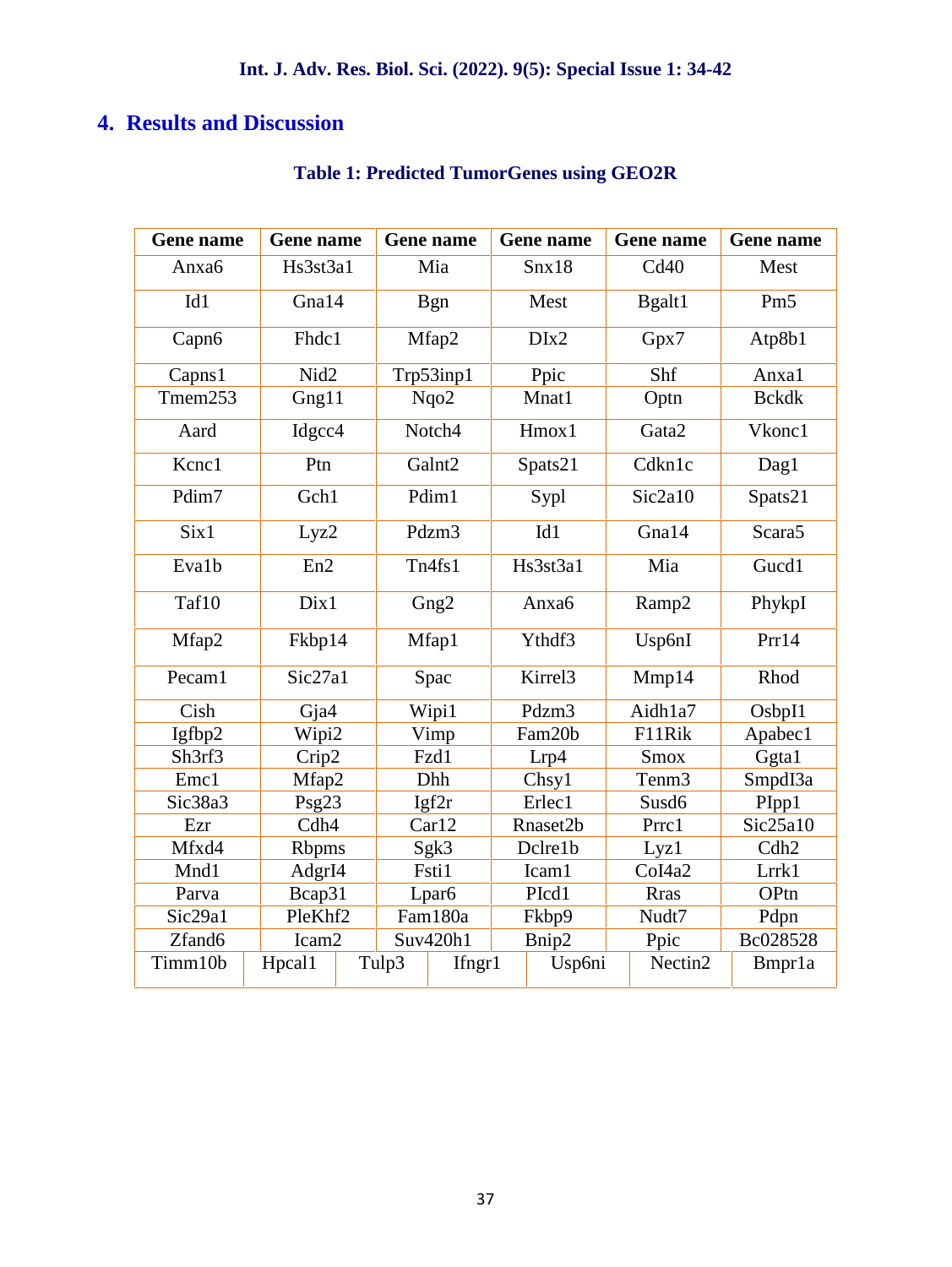### **Table 2: Description of gene and its Profile Graph**

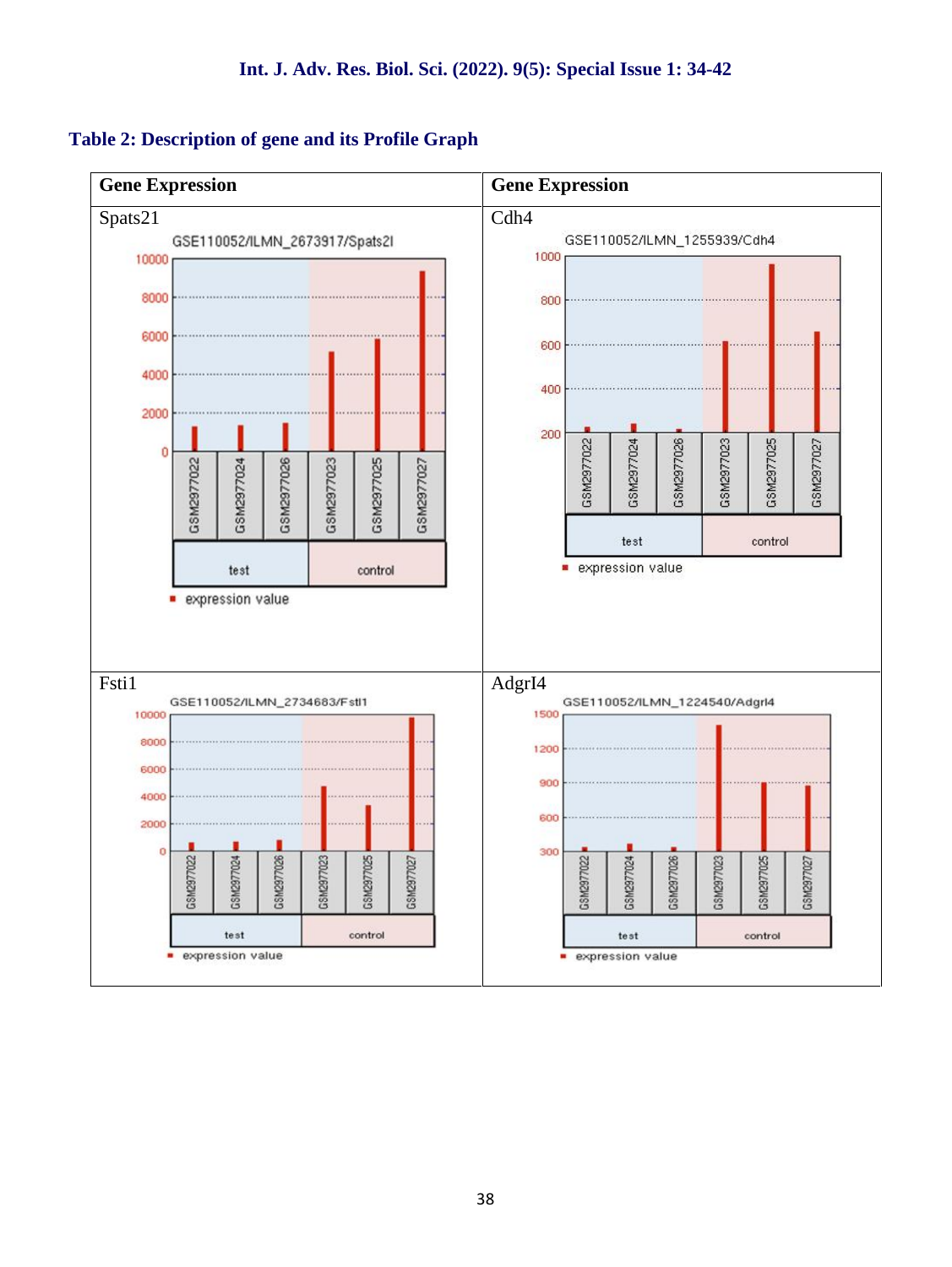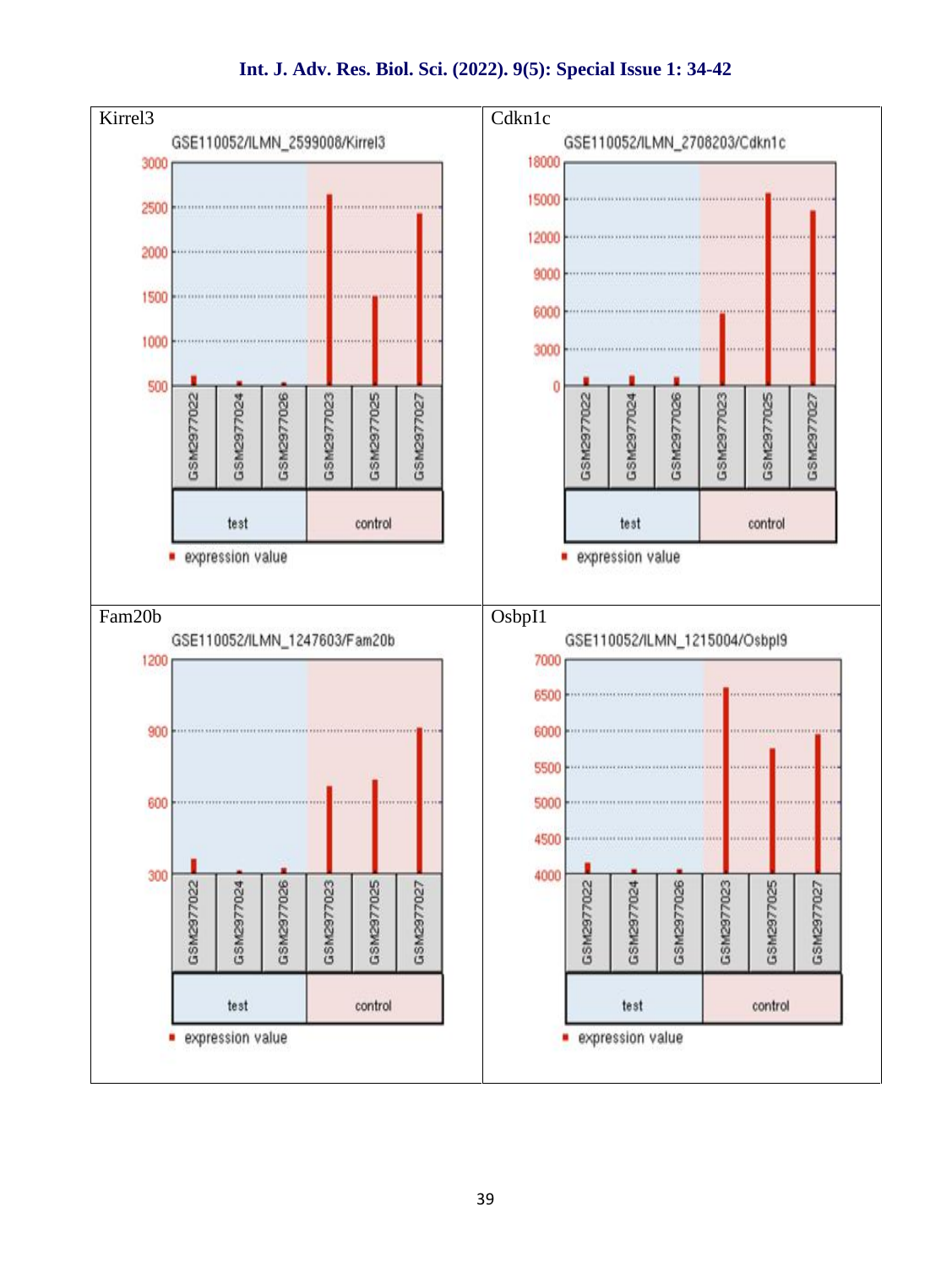### **Table 3 : Gene and Its Function**

| <b>Gene ID</b>    | <b>Gene name</b>         | <b>Function</b>                                       |
|-------------------|--------------------------|-------------------------------------------------------|
| FAM20B            | Glycosaminoglycan        | The alcohol group serves as an acceptor for           |
|                   | Xylosylkinase            | phosphotransferase activity. It's thought to play a   |
|                   |                          | role in the biosynthesis of proteoglycans. Located in |
|                   |                          | the nucleoplasm and Golgi apparatus.                  |
| OSBP19            | Oxysterol-Binding        | Oxysterol binding protein is an intracellular protein |
|                   | Protein 19               | that transports sterols from lysosomes to the         |
|                   |                          | nucleus, where the sterols down-regulate the LDL      |
|                   |                          | receptor, HMG-CoA reductase, and<br><b>HMG</b>        |
|                   |                          | synthetase genes.                                     |
| <b>SPAT</b>       | Subtilin transport ATP-  | Probably involved in the lantibiotic subtilinexport   |
|                   | binding protein          | pathway.                                              |
| SPA <sub>21</sub> | Spermatogenesis          | Identify the Calcium ion binding activity.            |
|                   | <b>Associated 21</b>     |                                                       |
| <b>KIRREL3</b>    | kin of irregular chiasm- | These proteins are found in the foetal and adult      |
|                   | like protein 3           | brains, as well as kidney glomeruli podocytes.        |
| CDH <sub>4</sub>  | Cadherin 4               | This gene belongs to the cadherin superfamily and     |
|                   |                          | is a conventional cadherin.                           |
| FSTI1             | Follistatin like 1       | This gene produces a protein that looks like          |
|                   |                          | follistatin, which is an activin-binding protein.     |
| CDKH1C            | cyclin dependent kinase  | In osteosarcoma, high CDK4 expression is linked       |
|                   | inhibitor 1C             | to tumor growth and metastasis.                       |

The GEO2R application estimated DEG profile graphs for Olig2-positive and Olig2-negative tumors in a glioma mouse model using patient data (GSM2977022, GSM2977023, GSM2977024, GSM2977025, GSM2977026, and GSM2977027). The aforementioned 8 genes (FAM20B, OSBP19, SPAT, SPA21, KIRREL3, CDH4, FSTI1, CDKH1C) are certainly responsible for intracranial tumors, according to the results of the GEO2R tool.

### **4. Conclusion**

The GEO2R programme was used to analyse the intracranial tumour micro-array GEO datasets (GSE110052) for differential gene expression. The GEO2R programme projected that eight genes out of 250 would have the potential to cause intracranial tumours in people. The findings of this study offer fresh insights into the genes that cause intracranial tumours and may pave the way for the development of new intracranial tumour medicines targeting the eight anticipated genes.

### **5. Conflict of interest:**

The authors declare they have no competing interests.

### **6. Acknowledgments**

We acknowledge Vels Institute of Science, Technology and Advanced Studies (VISTAS) for providing us with required infrastructure and support system needed.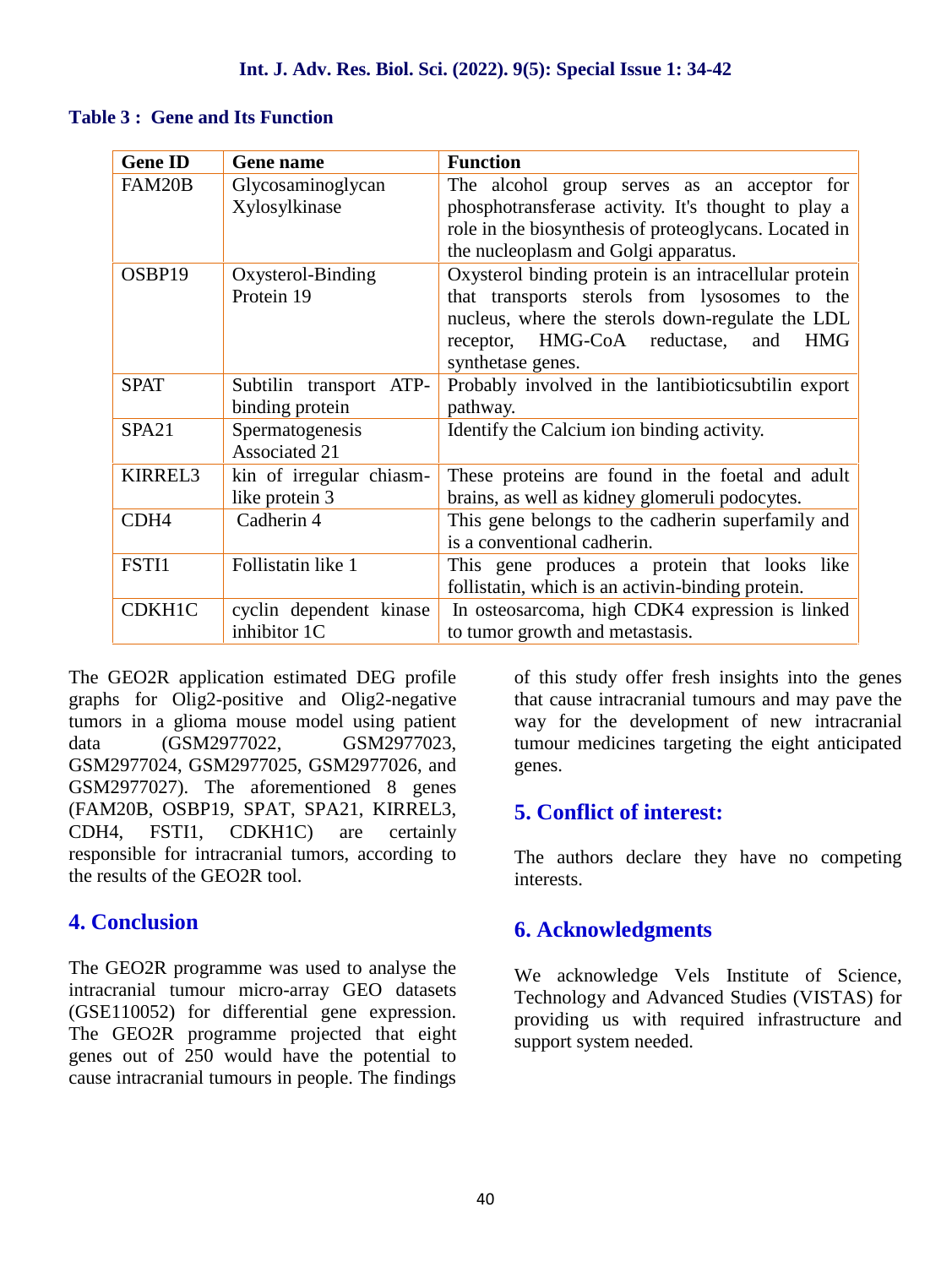### **7. References**

- Altara R, Zouein FA, Brandão RD, Bajestani SN, Cataliotti A and Booz GW. 2018. *In Silico* Analysis of Differential Gene Expression in Three Common Rat Models of Diastolic Dysfunction. Front. Cardiovasc. Med. 5(11): 1-18.
- Chemaitilly W, Armstrong GT, Gajjar A and Hudson MM. 2016. Hypothalamic pituitary axis dysfunction in survivors of childhood CNS tumors: importance of systematic follow-up and early endocrine consultation. Journal of Clinical Oncology. 34(36): 4315-4319.
- Chinot OL, Wick W, Mason W, Henriksson R, Saran F, Nishikawa R, Carpentier AF. 2014. Bevacizumab plus radiotherapy– temozolomide for newly diagnosed glioblastoma. New England Journal of Medicine. 370(8): 709-722.
- Davis FG, Dolecek TA, McCarthy BJ, Villano JL.2012 Toward determining the lifetime occurrence of metastatic brain tumors estimated from 2007 United States cancer incidence data. Neuro Oncol. 14(9): 1171- 7.
- Fox BD, Cheung VJ, Patel AJ, Suki D, Rao G. 2011. Epidemiology of metastatic brain tumors. NeurosurgClin N Am. 22(1): 1-6.
- Gilbert, M.R., Dignam, J.J., Armstrong, T.S., Wefel, J.S., Blumenthal, D.T., Vogelbaum, M.A., Colman, H., Chakravarti, A., Pugh, S., Won, M. and Jeraj, R., 2014. A randomized trial of bevacizumab for newly diagnosed glioblastoma. New England Journal of Medicine, 370(8), pp.699-708.
- Guzmán-De-Villoria JA, Mateos-Pérez JM, Fernández-García P, Castro E, Desco M. Added value of advanced over conventional magnetic resonance imaging in grading gliomas and other primary brain tumors. Cancer Imaging. 2014 Dec 12;14(1):35. doi: 10.1186/s40644-014- 0035-8. PMID: 25608821; PMCID: PMC4300038.
- Ho VK, Reijneveld JC, Enting RH, Bienfait HP, Robe P, Baumert BG, Visser O; Dutch Society for Neuro-Oncology (LWNO). Changing incidence and improved survival of gliomas.Eur J Cancer. 2014 Sep; 50(13): 2309-18. doi: 10.1016/j.ejca.2014.05.019. Epub 2014 Jun 24. PMID: 24972545.
- Khan I, Bangash M, Baeesa S, Jamal A, Carracedo A, Alghamdi F, Qashqari H, Abuzenadah A, AlQahtani M, Damanhouri G, Chaudhary A, Hussein D. Epidemiological trends of histopathologically WHO classified CNS tumors in developing countries: systematic review. Asian Pac J Cancer Prev. 2015;16(1):205-16. doi: 10.7314/apjcp.2015.16.1.205. PMID: 25640353.
- Lin X, DeAngelis LM.Treatment of Brain Metastases.J ClinOncol. 2015 Oct 20;33(30):3475-84. doi: 10.1200/JCO.2015.60.9503. Epub 2015 Aug 17. PMID: 26282648; PMCID: PMC5087313.
- Mabray, M. C., Barajas, R. F., Jr, & Cha, S. (2015). Modern brain tumor imaging.Brain tumor research and treatment, 3(1), 8–23.
- Mackay, A., Burford, A., Carvalho, D., Izquierdo, E., Fazal-Salom, J., Taylor, K.R., Bjerke, L., Clarke, M., Vinci, M., Nandhabalan, M. and Temelso, S., 2017. Integrated molecular meta-analysis of 1,000 pediatric high-grade and diffuse intrinsic pontine glioma. Cancer cell, 32(4), pp.520-537.
- Mahi NA, Najafabadi MF, Pilarczyk M, Kouril M. and Medvedovic M. 2019. GREIN: An Interactive Web Platform for Re-analyzing GEO RNA-seq Data. Scientific reports.9(1). 7580.
- Neugut AI, Sackstein P, Hillyer GC, Jacobson JS, Bruce J, Lassman AB, Stieg PA. Magnetic Resonance Imaging-Based Screening for Asymptomatic Brain Tumors: A Review. Oncologist. 2019 Mar;24(3):375-384. doi: 10.1634/theoncologist.2018-0177. Epub 2018 Oct 10. PMID: 30305414; PMCID: PMC6519753.